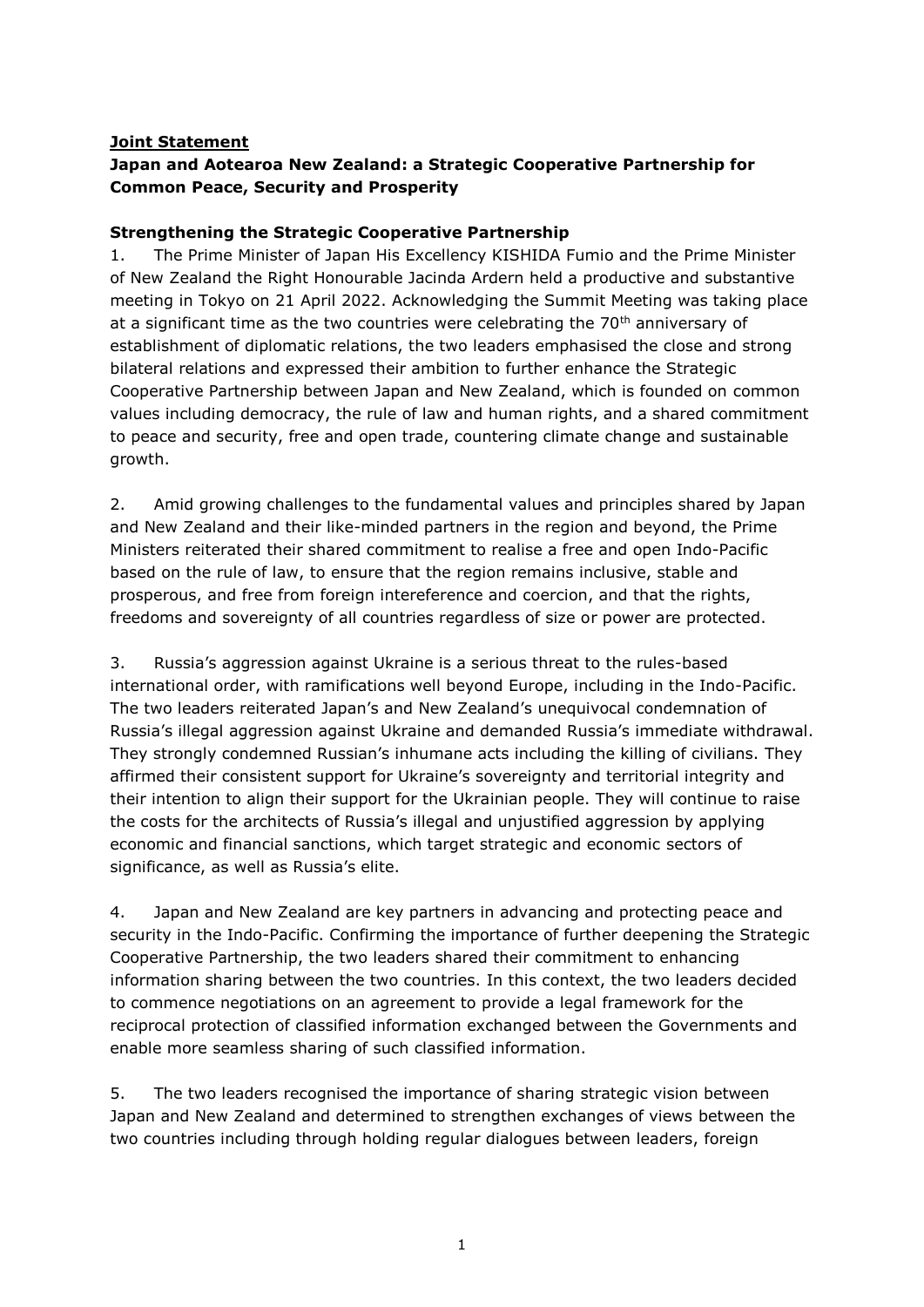ministers and defence ministers, with a view to promoting closer bilateral ties and deepening our coordination on regional and global challenges.

#### **Security and Defence cooperation**

6. The two leaders emphasised the importance of enhancing the two countries' bilateral and regional security and defence cooperation through substantive initiatives such as cooperation in humanitarian assistance and disaster relief, and maritime security. Both leaders shared the view that it was important for the respective Governments to continue to work closely together on cyber security and matters of economic security.

7. The two leaders expressed their intention to strengthen, in cooperation with other partners in the Pacific Islands region, coordination and information sharing on Pacific priorities, including on climate change as the single greatest threat to the livelihoods, security and wellbeing of the peoples of the Pacific, maritime security, and humanitarian assistance and disaster relief.

8. Both leaders emphasised the importance of cooperation between the Japan Self-Defense Forces and the New Zealand Defence Force. They noted the close partnership demonstrated during recent deployments of Royal New Zealand Air Force aircraft to Japan. Prime Ministers welcomed that the two countries would develop coordination towards conducting Japan-New Zealand bilateral exercises as opportunities arise.

### **Economic relationship and Reconnection**

9. Over the last 50 years New Zealand and Japan have developed a strong economic partnership, especially related to food, based on natural complementarities and strong business relationships. The two leaders reaffirmed the importance of strengthening the partnership in food and agriculture, and reiterated the importance of promoting the bilateral economic relationship and acknowledged that there is scope for further growth particularly in the digital, technology, services and space sectors. They also emphasised the importance of promoting collaboration in addressing the economic challenges facing the region such as climate change, supply chain security and COVID-19 recovery. Prime Minister Ardern acknowledged that Japanese companies are important long-term investors in New Zealand's economy.

10. Both leaders welcomed the recent development of space cooperation between government and private sectors, particularly in technologies which generate new economic opportunities, while solving critical problems which contribute to the continued safe and sustainable use of space. Prime Minister Kishida welcomed the New Zealand government's initiative to invest in joint research in the area of Advanced Technologies, which would strengthen cooperative activities in science and technology between the two countries. Furthermore, the leaders also affirmed to cooperate in clean energy, such as hydrogen, geothermal energy, and e-vehicles.

11. The two leaders acknowledged the importance of further strengthening and broadening the people-to-people links between the two countries. In this regard, they welcomed the opportunity for the people of Japan and New Zealand to reconnect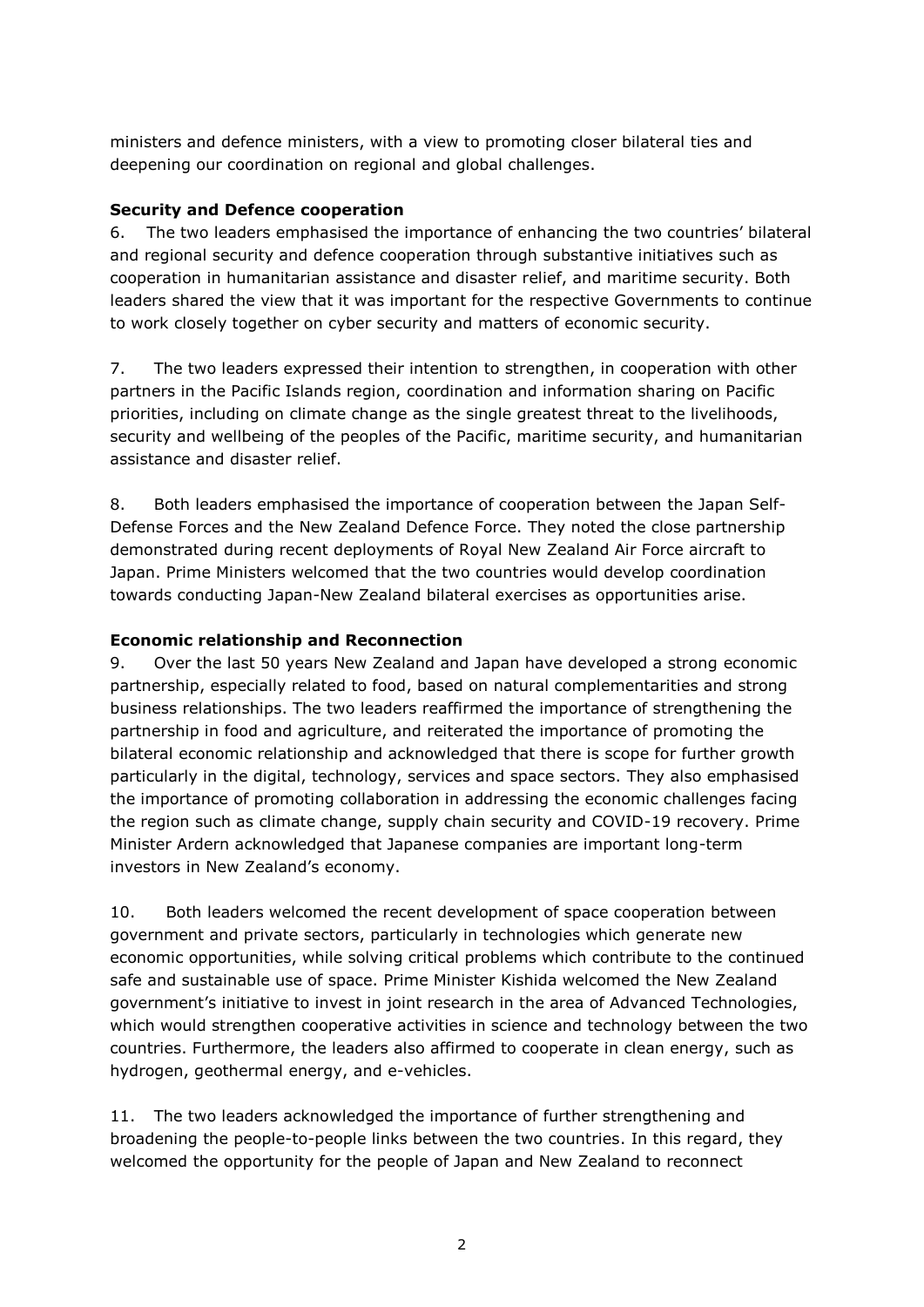following the disruptions of the pandemic and easing of border restrictions. Both leaders looked forward to the resumptions of regular air links, tourism, education, trade, business, scientific and cultural exchanges in person between our two countries.

#### **Indo-Pacific and Beyond**

12. The two leaders expressed serious concerns about the situation in the East China Sea, which undermines regional peace and stability. They shared the intention to remain in close communication about the situation in the East China Sea and expressed strong opposition to any unilateral actions that seek to alter the status quo by force and increase tensions in the area.

13. The two leaders stated their serious concerns about the situation in the South China Sea including militarisation, and maritime claims and activities that are inconsistent with the UN Convention on the Law of the Sea (UNCLOS), and opposed any unilateral actions that could escalate tensions and undermine regional stability and the international rulesbased order. They reaffirmed the importance of resolving maritime disputes in accordance with international law, particularly UNCLOS. The Prime Ministers reiterated that all claims to maritime zones must be consistent with the relevant provisions of UNCLOS and called on both parties to comply with the July 2016 Arbitral Award on the South China Sea, which is final and legally binding.

14. The two leaders stated their grave concerns regarding human rights situation in Xinjiang, and the erosion of rights and freedoms in Hong Kong which undermines the high degree of autonomy enshrined in the Sino-British Joint Declaration and the Basic Law.

15. Both leaders strongly condemned North Korea's ongoing development of nuclear weapons and ballistic missiles. They urged North Korea to cease provocative actions, and to fully comply with all of its obligations under the relevant UN Security Council resolutions. They also reiterated their commitment to achieving the complete, verifiable and irreversible dismantlement of all weapons of mass destruction and ballistic missiles of all ranges of North Korea in accordance with relevant UN Security Council resolutions. The leaders emphasised their shared commitment to fully implementing and upholding all relevant UN Security Council Resolutions including addressing North Korea's sanctions evading tactics such as "ship-to-ship transfers". Prime Minister Kishida welcomed New Zealand's engagement in monitoring and surveillance activities by aircraft against such illicit maritime activities. Prime Minister Ardern expressed understanding and strong support for Japan in its efforts to immediately resolve the abductions issue.

16. Both leaders reaffirmed the importance of their enhanced partnership with ASEAN to maintain an open, inclusive, stable and prosperous Indo-Pacific. They reiterated their strong support for ASEAN unity and centrality and their full support for the "ASEAN Outlook on the Indo-Pacific" (AOIP), which upholds the principles such as the rule of law, openness, freedom, transparency and inclusiveness.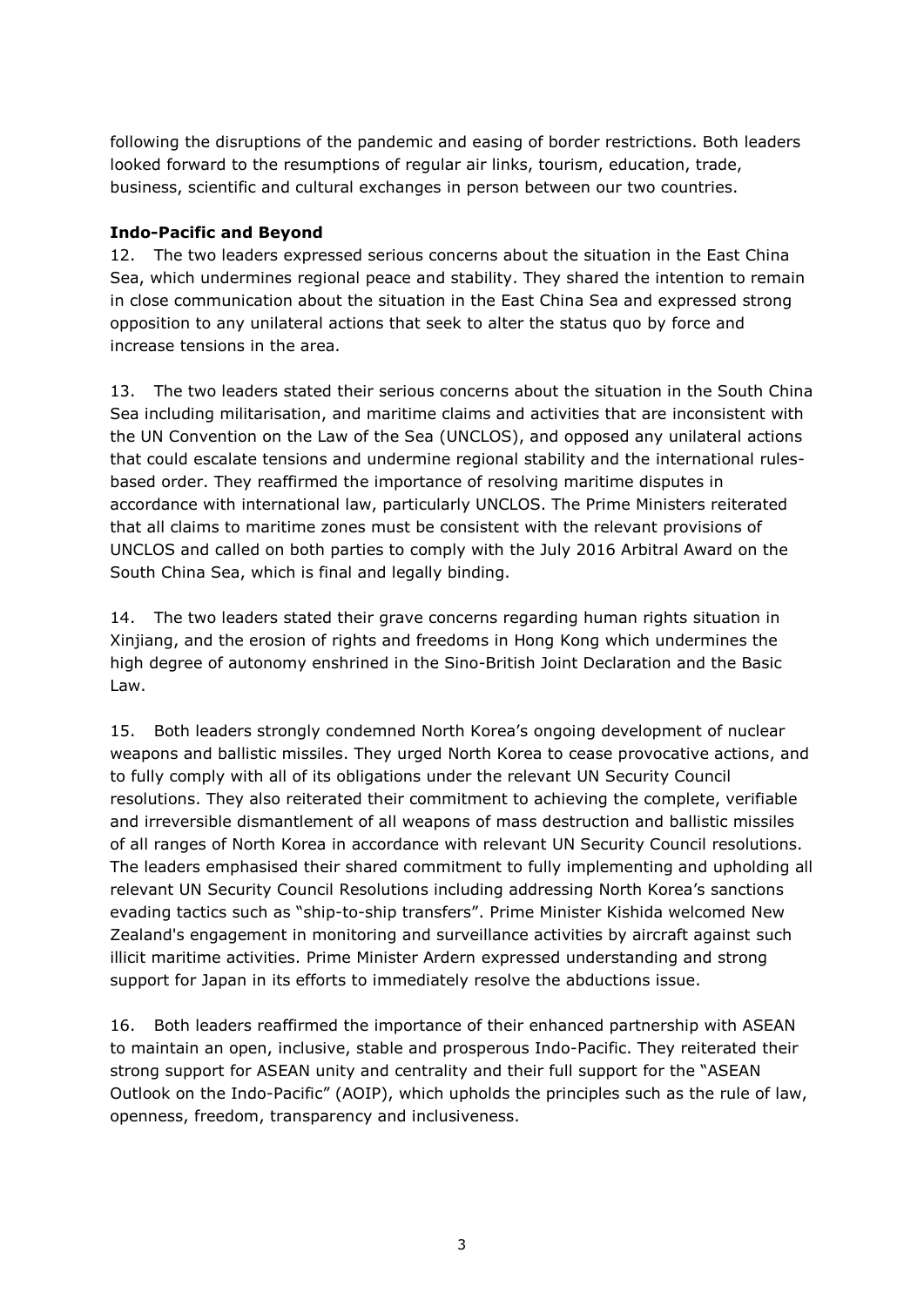17. Both leaders highlighted their commitment in support of the Pacific Islands region's sustainable development, prosperity, security and resilience, especially in the face of climate change, and areas including COVID-19 health response, economic recovery from COVID-19, maritime cooperation and economic development, including through the Pacific Islands Leaders Meeting (PALM) process. The two Prime Ministers also acknowledged respective countries' quick response in support of Tonga following the volcanic eruption and tsunami in January 2022. The leaders reiterated the need to address growing strategic challenges in the Pacific that could destabilise the regional security environemt. Both leaders renewed their determination to contribute to the peace and stability of the region in cooperation with Pacific and other partners, based on shared values and in support of Pacific priorities.

#### **Free Trade architecture**

18. The two leaders noted the strong working relationship between New Zealand and Japan on the Comprehensive and Progressive Agreement for Trans-Pacific Partnership (CPTPP). They welcomed the future expansion of CPTPP to economies that are able to fully meet, implement and adhere to its high standards and with a demonstrated pattern of complying with trade commitments. They recognised the strategic significance of CPTPP and reaffirmed its importance in promoting free trade, and open and competitive markets, including as a tool to counter economic coercion.

19. Both leaders welcomed the recent entry into force of the Regional Comprehensive Economic Partnership (RCEP) Agreement. They reaffirmed that RCEP Agreement is a major development for the region, providing a mechanism to support economic recovery from COVID-19 and demonstrating our joint commitment to economic integration. They reaffirmed their strong commitment to collaborating for full implementation of the Agreement to enhance rules-based economic order in the region.

20. The two leaders also reaffirmed the value they place on APEC as a forum for supporting trade and economic growth in the region, and offered their support to current and upcoming hosts Thailand, the United States and Peru in delivering on APEC's goals. They recognised the importance of peace and stability as preconditions for the inclusive and sustainable economic growth envisioned by APEC Leaders, and called on all of its members to fully respect the tenets of APEC's Putrajaya Vision 2040.

21. The two leaders underscored the importance of fostering economic cooperation in the Indo-Pacific region, and welcomed the United States' commitment to the region. They noted the significant role the United States played in the development of TPP and expressed their strong and shared desire for the United States' return to the agreement.

22. Both Prime Ministers expressed support for free and open rules-based trade and reaffirmed their shared determination to strengthen the multilateral trading system, with the World Trade Organization at its centre. They shared serious concern over traderelated economic coercion and non-market policies and practices that undermine the functioning of and confidence in the rules-based multilateral trading system. They